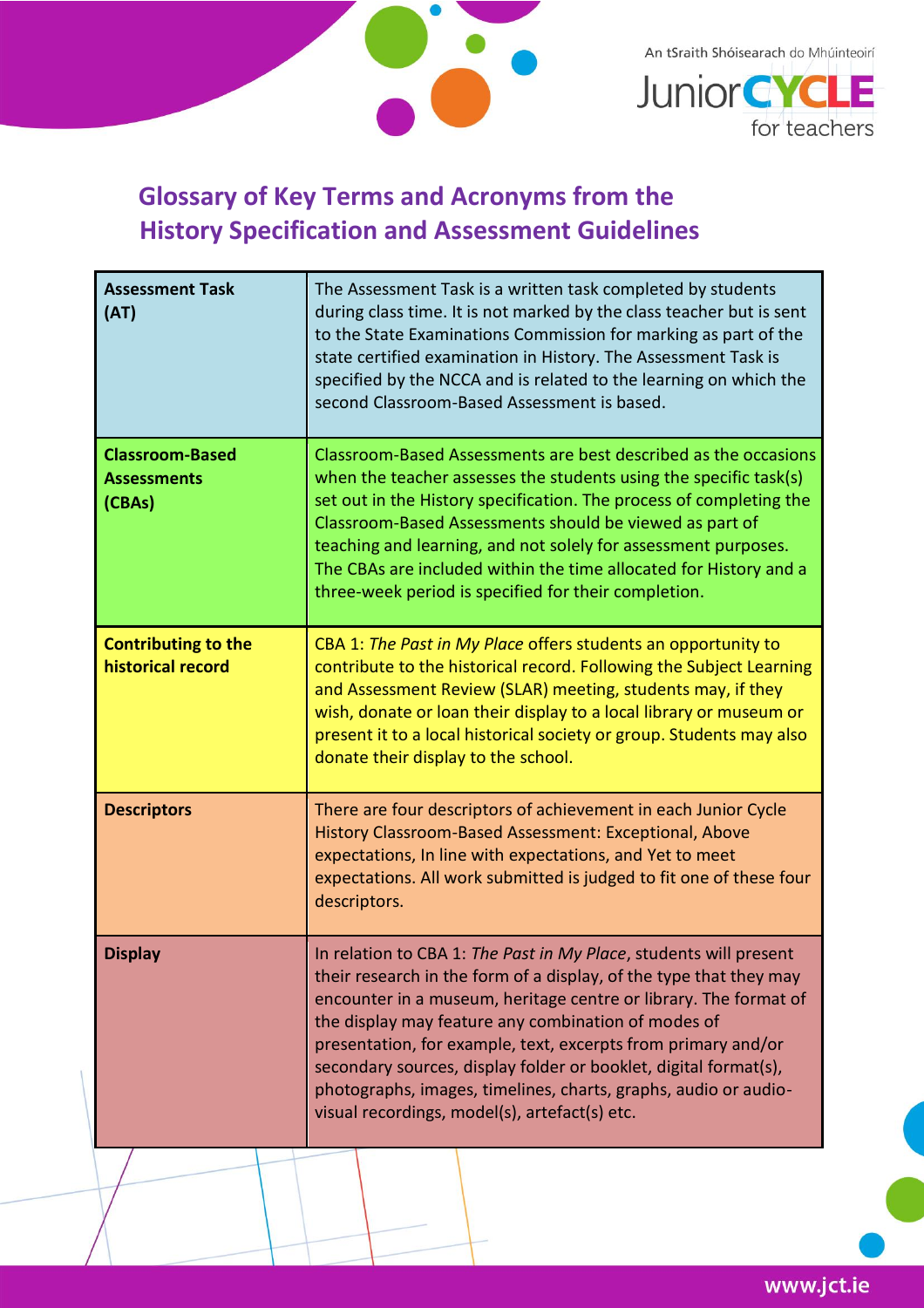An tSraith Shóisearach do Mhúinteoirí



| <b>Features of Quality</b>                                                            | Teachers use the Features of Quality, set out in the Assessment<br>Guidelines, to decide the level of achievement in each Classroom-<br>Based Assessment. The Features of Quality are the criteria that<br>will be used to assess the student work as best fitting one of the<br>following Descriptors: Exceptional, Above expectations, In line<br>with expectations, and Yet to meet expectations.                                                                                                                                                                                                                        |
|---------------------------------------------------------------------------------------|-----------------------------------------------------------------------------------------------------------------------------------------------------------------------------------------------------------------------------------------------------------------------------------------------------------------------------------------------------------------------------------------------------------------------------------------------------------------------------------------------------------------------------------------------------------------------------------------------------------------------------|
| <b>Formative</b><br><b>Assessment</b>                                                 | Planned assessment activities that elicit evidence of learning in<br>the History classroom. This includes clarifying, sharing, and<br>understanding learning intentions and criteria for success,<br>engineering effective questioning, providing feedback that moves<br>learning forward, and allowing time for both teacher and student<br>reflection on how learning is progressing and deciding together<br>the next steps to ensure successful outcomes.                                                                                                                                                               |
| <b>Historical significance</b>                                                        | A central feature of the work of the historian is the capacity to<br>assess the historical significance of events and issues and<br>personalities in the past. The two Classroom-Based Assessments<br>in History provide students with opportunities to think about<br>historical significance, for instance, in justifying why they selected<br>their chosen subjects, what evidence they decided to include in<br>their CBAs, and their interpretation of that evidence. Thinking<br>about and discussing historical significance is also a useful means<br>of enhancing students' critical thinking skills in History.   |
| <b>Junior Cycle History:</b><br><b>Guidelines for the CBAs</b><br>and Assessment Task | This document, which is often referred to as the Assessment<br>Guidelines, provides information on the History CBAs, the<br>Features of Quality and details of the Assessment Task.                                                                                                                                                                                                                                                                                                                                                                                                                                         |
| <b>Junior Cycle History</b><br>specification                                          | The Junior Cycle History specification details the intended<br>learning outcomes and how they can be achieved and<br>demonstrated. The specification outlines how the learning is<br>linked to particular statements of learning and key skills. The<br>specification has three interconnected strands, each with a set of<br>related elements: Strand 1: The nature of history; Strand 2: The<br>history of Ireland; Strand 3: The history of Europe and the wider<br>world. The specification has been designed for a minimum of 200<br>hours of timetabled student engagement across the three years<br>of junior cycle. |

2.

www.jct.ie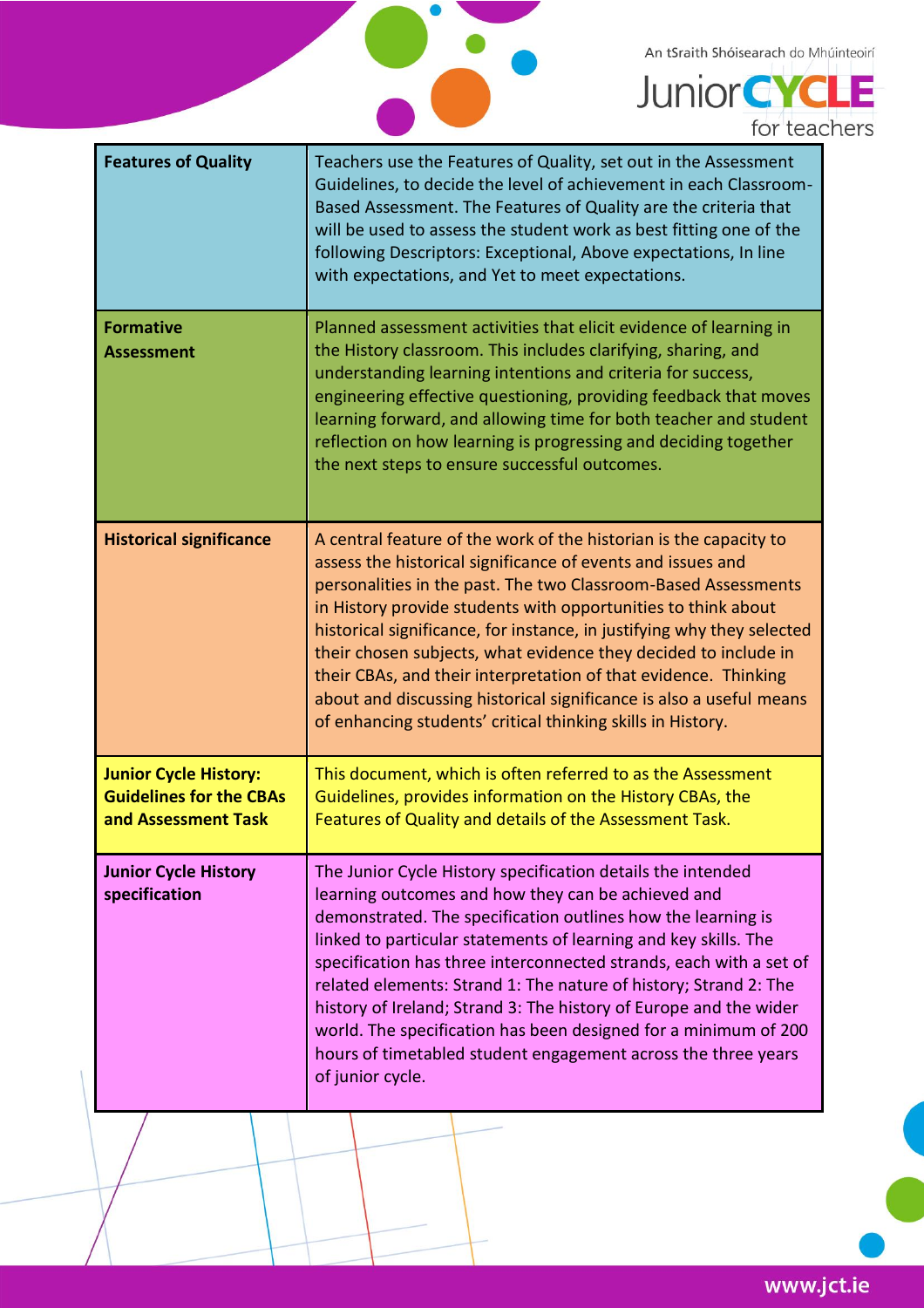An tSraith Shóisearach do Mhúinteoirí



**Junior CYCLE** for teachers

| <b>Learning Intentions</b>                                                                               | Statements created by the teacher and/or with the students, that<br>describe clearly what historical knowledge, understanding and<br>skills the students should be able to demonstrate as a result of<br>learning and teaching activities. Learning intentions are always<br>linked to one or more learning outcomes in the History<br>specification.                                                                                                                                                                                                                                                                                                                                                                           |
|----------------------------------------------------------------------------------------------------------|---------------------------------------------------------------------------------------------------------------------------------------------------------------------------------------------------------------------------------------------------------------------------------------------------------------------------------------------------------------------------------------------------------------------------------------------------------------------------------------------------------------------------------------------------------------------------------------------------------------------------------------------------------------------------------------------------------------------------------|
| <b>Learning Outcomes</b>                                                                                 | Statements that describe what knowledge, understanding, skills<br>and values students should be able to demonstrate having<br>studied Junior Cycle History.                                                                                                                                                                                                                                                                                                                                                                                                                                                                                                                                                                     |
| <b>Local history and 'my</b><br>place'                                                                   | For the purpose of CBA 1: The Past in My Place, the term 'my<br>place' can be interpreted in a broad fashion so as not to preclude<br>students from researching areas of genuine interest. Thus, local<br>history may relate to the student's home place (parish, local<br>town/village); county; province or region. Where students who<br>come from other countries (or whose families have origins in<br>other countries) express an interest in pursuing an aspect of the<br>history of the place from which they or their families originate,<br>this is also perfectly valid and may play a part in encouraging<br>greater appreciation and understanding of difference and<br>diversity in the classroom and in society. |
| <b>Reflection</b>                                                                                        | The reflection process is central to the work on both CBAs so that<br>the students can think about what learning has taken place both<br>in terms of what was learned about the subject and the<br>experience of being a historian. A reflection note is included in<br>the Assessment Guidelines to support teachers and students with<br>the reflection process.                                                                                                                                                                                                                                                                                                                                                              |
| <b>Subject</b><br><b>Learning</b><br>and<br><b>Assessment</b><br><b>Review (SLAR)</b><br><b>Meetings</b> | Shared understanding of standards within Junior Cycle History will<br>arise through professional discussion in SLAR meetings.<br>Participating teachers bring their own examples of student work<br>and compare their judgements with other colleagues, along with<br>the annotated examples of student work provided by the NCCA.<br>This process over time will help develop a greater understanding<br>of standards and ensure consistency of judgement about student<br>performance.                                                                                                                                                                                                                                        |
| <b>Success Criteria</b>                                                                                  | These are linked to learning intentions. They are developed by the<br>teacher and/or the student and describe what success looks like.<br>They help the teacher and student to make judgements about the<br>quality of student learning in the History classroom.                                                                                                                                                                                                                                                                                                                                                                                                                                                               |

www.jct.ie